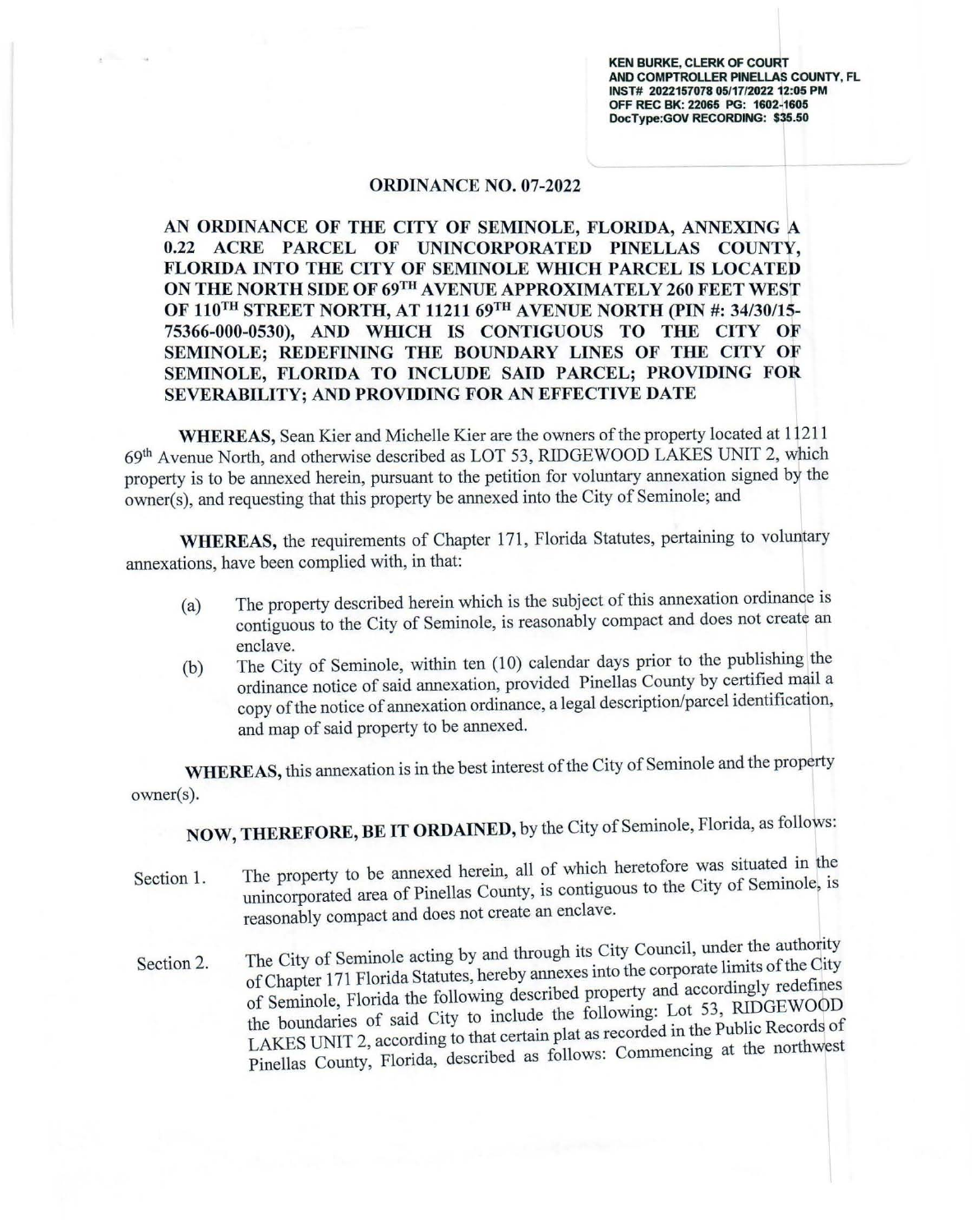comer of Lot 53, Ridgewood Lakes Unit 2 subdivision, as described in Plat Book 58, Page 60 as the point of beginning (POB); Thence southeast from the northwest comer of Lot 53 along the northerly lot line of Lot 53 a distance of approximately 111.2 ft. to the northeast comer of Lot 53 to a point; thence southwest from the northeast comer of Lot 53 along the easterly lot line of Lot 53 a distance of approximately 100 ft. to the southeast comer of Lot 53 to a point; Thence northwest along the southerly lot line of Lot 53 a distance of approximately 71.1 ft. to the southwest comer of Lot 53 to a point; Thence north from the southwest comer of Lot 53 along the westerly boundary of Lot 53 a distance of approximately 114.8 ft. to the northwest comer of Lot 53 to the POB (0.22 acres MOL)

- Section 3. The legal description of the City of Seminole contained in the City Charter and all official City maps and other official documents shall be amended accordingly.
- Section 4. The provisions of this ordinance are found and determined to be consistent with the City of Seminole Comprehensive Plan. The City Council hereby accepts the dedication of all easements, rights-of-way and other dedications to the public which have heretofore been made by plat, deed or user within the annexed properties.
- Section 5. The land herein annexed is designated as Residential Low (RL) on the Pinellas County Future Land Use Map and shall be designated on the City's Comprehensive Plan Future Land Use Map as Residential Low (RL), and the City's Future Land Use Map boundaries shall be redefined to include the property annexed herein.
- Section 6. The land herein annexed is designated as Single Family Residential District  $(R-3)$ on the County Zoning Map and shall be designated on the City's Official Zoning Map as Residential Low (RL), and the City's Official Zoning Map boundaries shall be redefined to include the property annexed herein.
- Section 7. It is the intention of the City Council that each provision hereto be considered severable, and, if any section, subsection, sentence, clause, or provision of this Ordinance is held invalid, the remainder of the Ordinance shall not be affected.
- Section 8. This Ordinance shall be published for two consecutive weeks in the newspaper in accordance with the provisions of the Florida Statutes, Section 171.044 - Voluntary Annexation.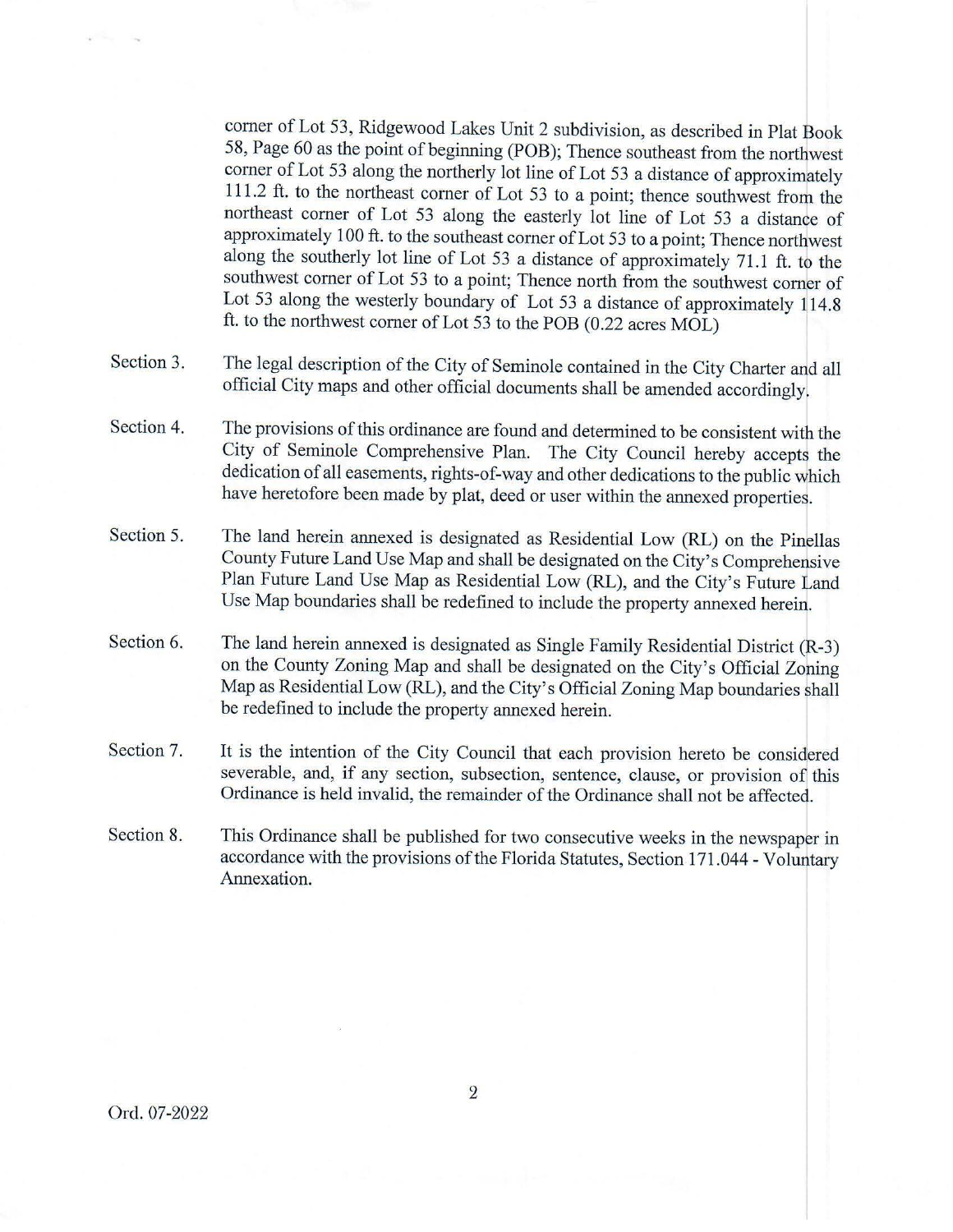Section 9. This ordinance shall take effect immediately upon passage. The City Clerk shall file certified copies of this Ordinance together with the map attached hereto, with the Clerk of the Circuit Court and the County Administrator of Pinellas County, Florida, within 7 days after adoption and shall file a certified copy with the Florida Department of State within 30 days after adoption.

APPROVED ON FIRST READING: April 12, 2022 PUBLISHED: April 27, 2022 and May 4, 2022 PASSED AND ADOPTED ON SECOND AND FINAL READING: May 10, 2022

**LESLIE WATERS, MAYOR** 

I, Ann Marie Mancuso, City Clerk of the City of Seminole, Florida, County of Pinellas, State of Florida, a municipal corporation do hereby certify the foregoing and hereto attached is a true and correct copy of Ordinance No. 07-2022 which is on file in the City Clerk's Office:

IN WITNESS WHEREOF, I hereunto set my hand and affixed the seal of the City of Seminole, Pinellas County, Florida, this  $10$  day of  $\sqrt{2}ay$ , 2022.

ann Marie Mancuso



Ord. 07-2022